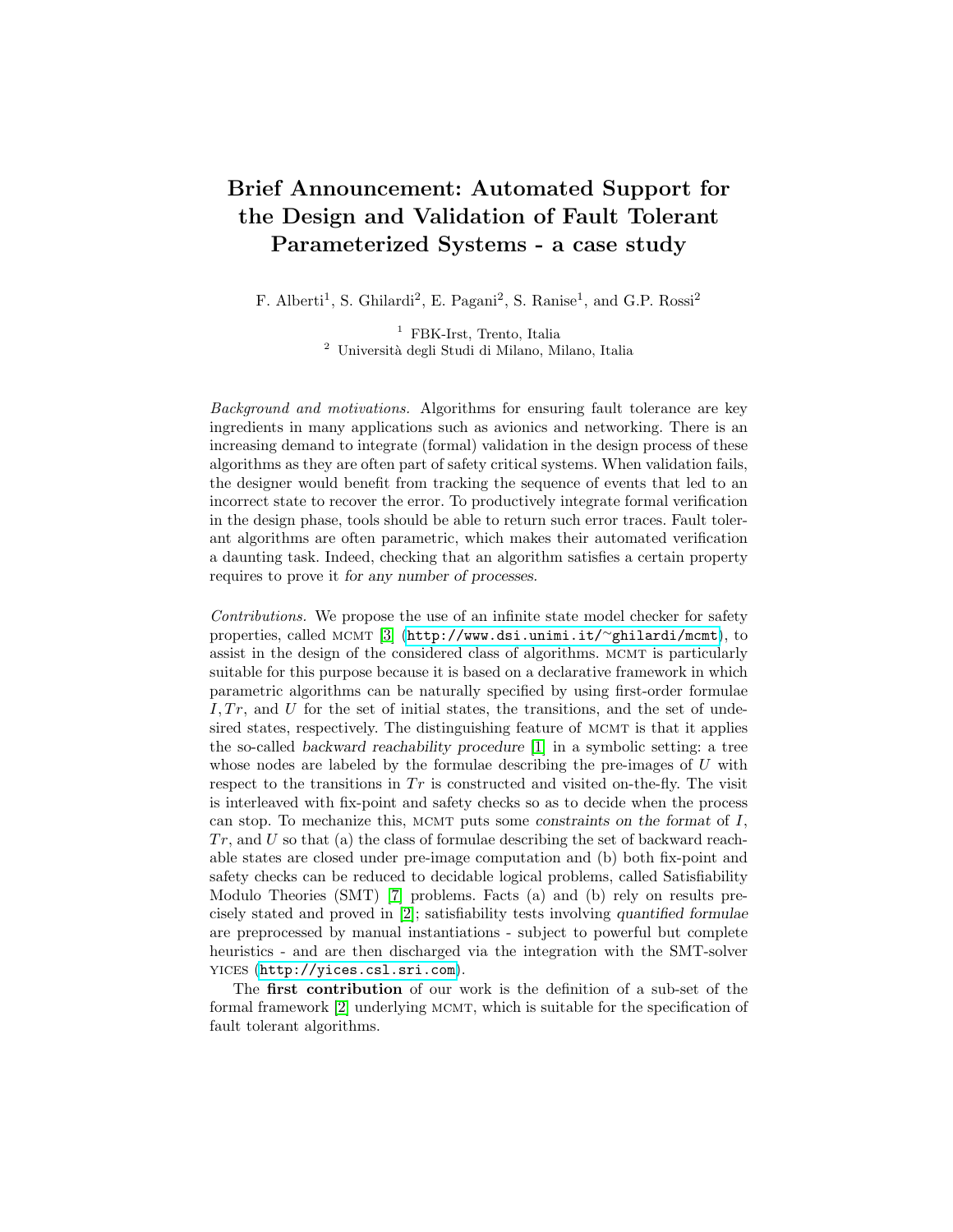

<span id="page-1-0"></span>Fig. 1. A methodology for designing fault tolerant algorithms

In order to describe the possible misbehaviors of real distributed systems, a taxonomy of failure models has been presented in the literature [\[6\]](#page-2-4): such taxonomy abstracts relevant features concerning faults that may occur in practice. For example, the simplest of such models is the Crash Failure Model (CFM) where processes may halt at any time. A slightly more realistic model consists of considering the possibility that a process may omit to send a message besides crashing at any time, called the Send Omission Failure Model (SOFM).

Since mcmt natively supports only the simplest failure model (i.e. the CFM) [\[5\]](#page-2-5), the second contribution of our work is a technique to re-write the specification of an algorithm for a certain failure model, so as to represent more complex failures and enable the validation of distributed algorithms under critical conditions. The underlying idea is to add a local state variable to each process as a flag signaling whether the process is faulty or not, and to enlarge the specification with faulty behaviors. Then, we propose a design methodology for parametrized and fault tolerant algorithms (see Figure [1\)](#page-1-0) that exploits the previous two contributions consisting of (i) specifying the algorithm and its safety property, (ii) choosing a failure model (e.g., the CFM or the SOFM), (iii) invoking MCMT, and (iv) modifying the specification of the algorithm according to the analysis of the error trace returned by the tool (if any), before repeating the procedure. This schema can be easily blended with a standard incremental and iterative approach to design.

The third contribution is to apply this methodology to replay the design of the reliable broadcast algorithms of Chandra and Toueg in [\[8\]](#page-2-6). We focus on Agreement as the safety property to check. The authors of [\[8\]](#page-2-6) consider several parametric algorithms, obtained by stepwise refinement. Table [1](#page-2-7) shows the results of our experiments. Algorithm 1 is the simplest one, designed to be correct with the CFM (first column of Table [1\)](#page-2-7). Its unsafety w.r.t. the SOFM is quickly established by mcmt by finding a shorter error trace than the one described in [\[8\]](#page-2-6) (second column of Table [1\)](#page-2-7). Algorithm 1e is a first refinement of Algorithm 1, which is still found to be unsafe. In this case, the error trace found by mcmt, after a manual analysis, corresponds to that described in [\[8\]](#page-2-6). Algorithm 2 is the second refinement and its up-front verification turned out to be quite problematic, even using mcmt invariant synthesis capabilities [\[4\]](#page-2-8). Fortunately,